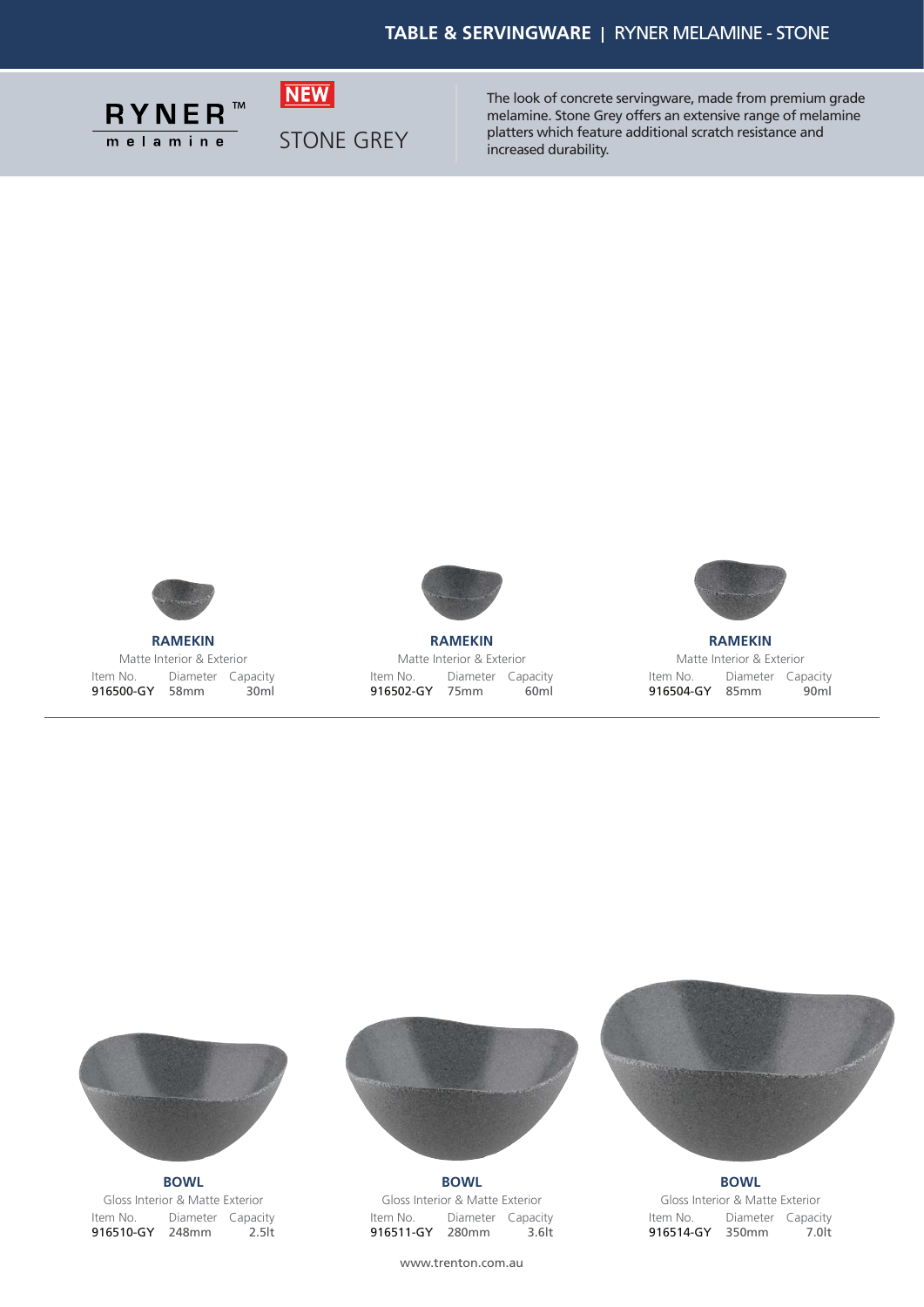

STONE GREY

**NEW** 

The look of concrete servingware, made from premium grade melamine. Stone Grey offers an extensive range of melamine platters which feature additional scratch resistance and increased durability.



**1/6 SIZE RECTANGULAR DISH** Gloss Interior & Exterior Item No. 916664-GY 176x162mm 1.55lt 100mm Dimensions Height Capacity



**1/4 SIZE RECTANGULAR DISH** Gloss Interior & Exterior Item No. 916641-GY 265x162mm 20mm Dimensions Height



**1/4 SIZE RECTANGULAR DISH**

|          | Gloss Interior & Exterior  |         |
|----------|----------------------------|---------|
| Item No. | Dimensions Height Capacity |         |
|          | 916642-GY 265x162mm 65mm   | 1.65 lt |



**1/3 SIZE RECTANGULAR DISH** Gloss Interior & Exterior Item No. Dimensions Height 916631-GY 325x175mm 20mm



**1/3 SIZE RECTANGULAR DISH** Gloss Interior & Exterior Item No. 916632-GY 325x175mm 2.35lt 65mm Dimensions Height Capacity



**1/2 SIZE RECTANGULAR DISH** Gloss Interior & Exterior Item No. 916622-GY 325x265mm 65mm Dimensions Height Capacity 3.75lt



## **2/4 SIZE RECTANGULAR DISH**

Gloss Interior & Exterior Item No. Dimensions Height 916681-GY 530x162mm 20mm



#### **2/4 SIZE RECTANGULAR DISH**

Gloss Interior & Exterior Item No. 916682-GY 530x162mm 3.75lt 65mm Dimensions Height Capacity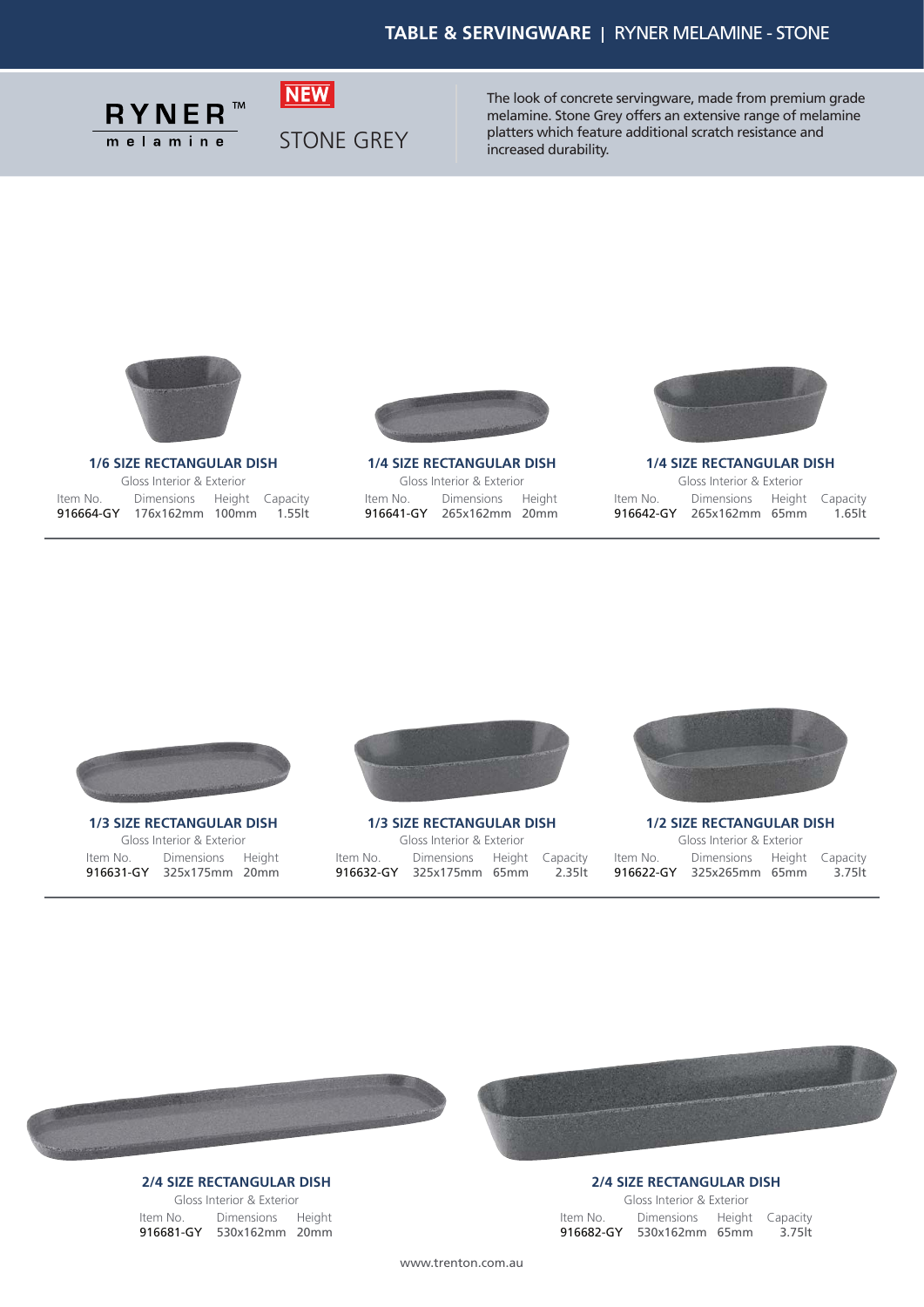

STONE WHITE

**NEW** 

The look of concrete servingware, made from premium grade melamine. Stone White offers an extensive range of melamine platters which feature additional scratch resistance and increased durability.



**RAMEKIN** Matte Interior & Exterior Item No. 916500-W 58mm Diameter Capacity 30ml



**RAMEKIN** Matte Interior & Exterior Item No. 916502-W 75mm Diameter Capacity 60ml



**RAMEKIN** Matte Interior & Exterior Item No. 916504-W 85mm Diameter Capacity 90ml



Gloss Interior & Matte Exterior Item No. Diameter Capacity 916510-W 248mm 2.5lt



Gloss Interior & Matte Exterior Item No. 916511-W 280mm Diameter Capacity 3.6lt **BOWL BOWL BOWL**



Gloss Interior & Matte Exterior Item No. 916514-W 350mm Diameter Capacity 7.0lt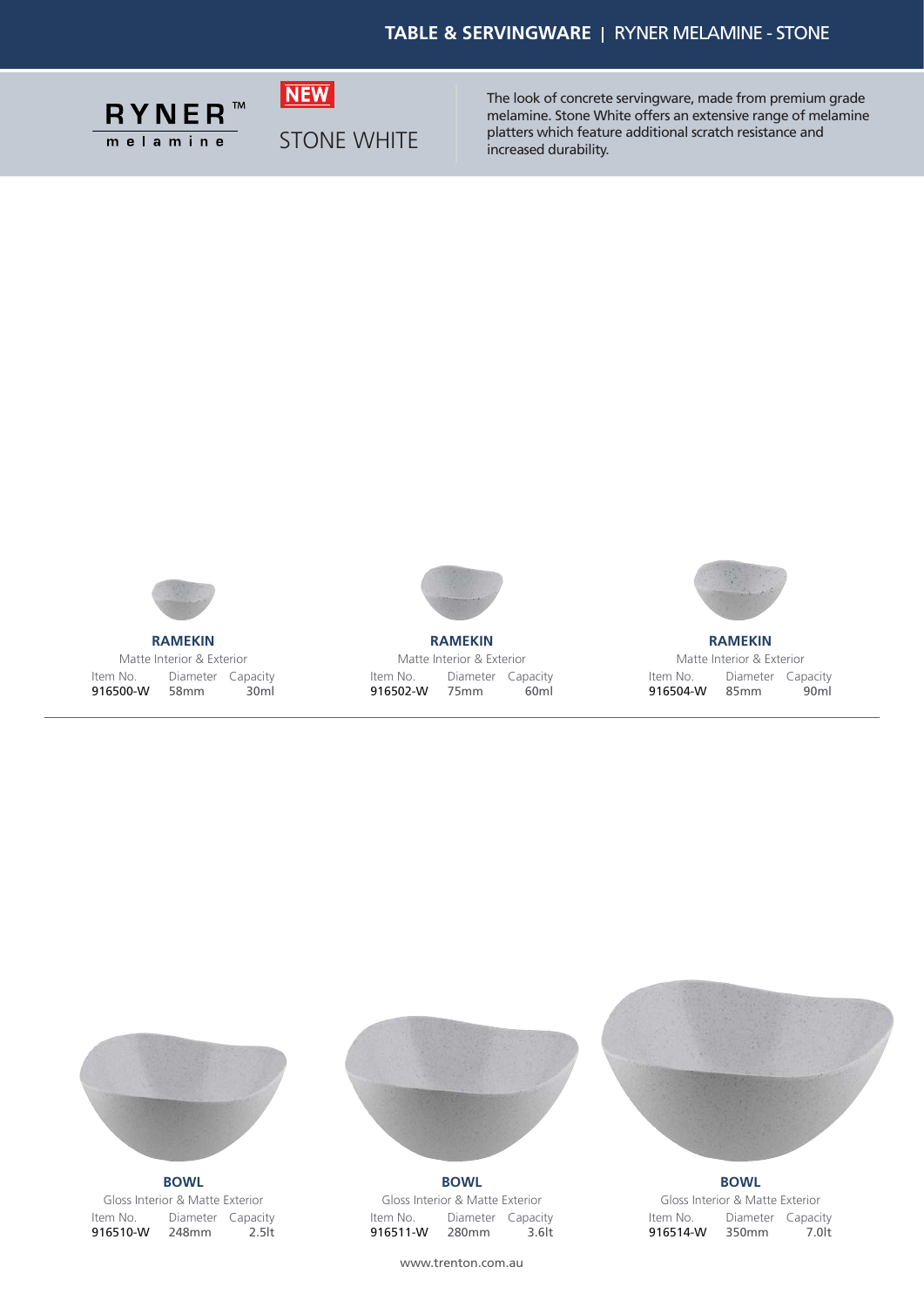

STONE WHITE

**NEW** 

The look of concrete servingware, made from premium grade melamine. Stone White offers an extensive range of melamine platters which feature additional scratch resistance and increased durability.



#### **1/6 SIZE RECTANGULAR DISH**

Gloss Interior & Exterior Item No. 916664-W 176x162mm 1.55lt 100mm Dimensions Height Capacity



**1/4 SIZE RECTANGULAR DISH** Gloss Interior & Exterior Item No. 916641-W 265x162mm 20mm Dimensions Height



**1/4 SIZE RECTANGULAR DISH**

| 916642-W | 265x162mm 65mm             | 1.65 <sub>lt</sub> |
|----------|----------------------------|--------------------|
| Item No. | Dimensions Height Capacity |                    |
|          | Gloss Interior & Exterior  |                    |



**1/3 SIZE RECTANGULAR DISH** Gloss Interior & Exterior Item No. Dimensions Height 916631-W 325x175mm 20mm



**1/3 SIZE RECTANGULAR DISH** Gloss Interior & Exterior Item No. 916632-W 325x175mm 2.35lt 65mm Dimensions Height Capacity



**1/2 SIZE RECTANGULAR DISH** Gloss Interior & Exterior Item No. 916622-W 325x265mm 65mm Dimensions Height Capacity 3.75lt



## **2/4 SIZE RECTANGULAR DISH**

Gloss Interior & Exterior Item No. Dimensions Height 916681-W 530x162mm 20mm **2/4 SIZE RECTANGULAR DISH**

| Gloss Interior & Exterior |                            |  |        |  |  |
|---------------------------|----------------------------|--|--------|--|--|
| Item No.                  | Dimensions Height Capacity |  |        |  |  |
| 916682-W                  | 530x162mm 65mm             |  | 3.75lt |  |  |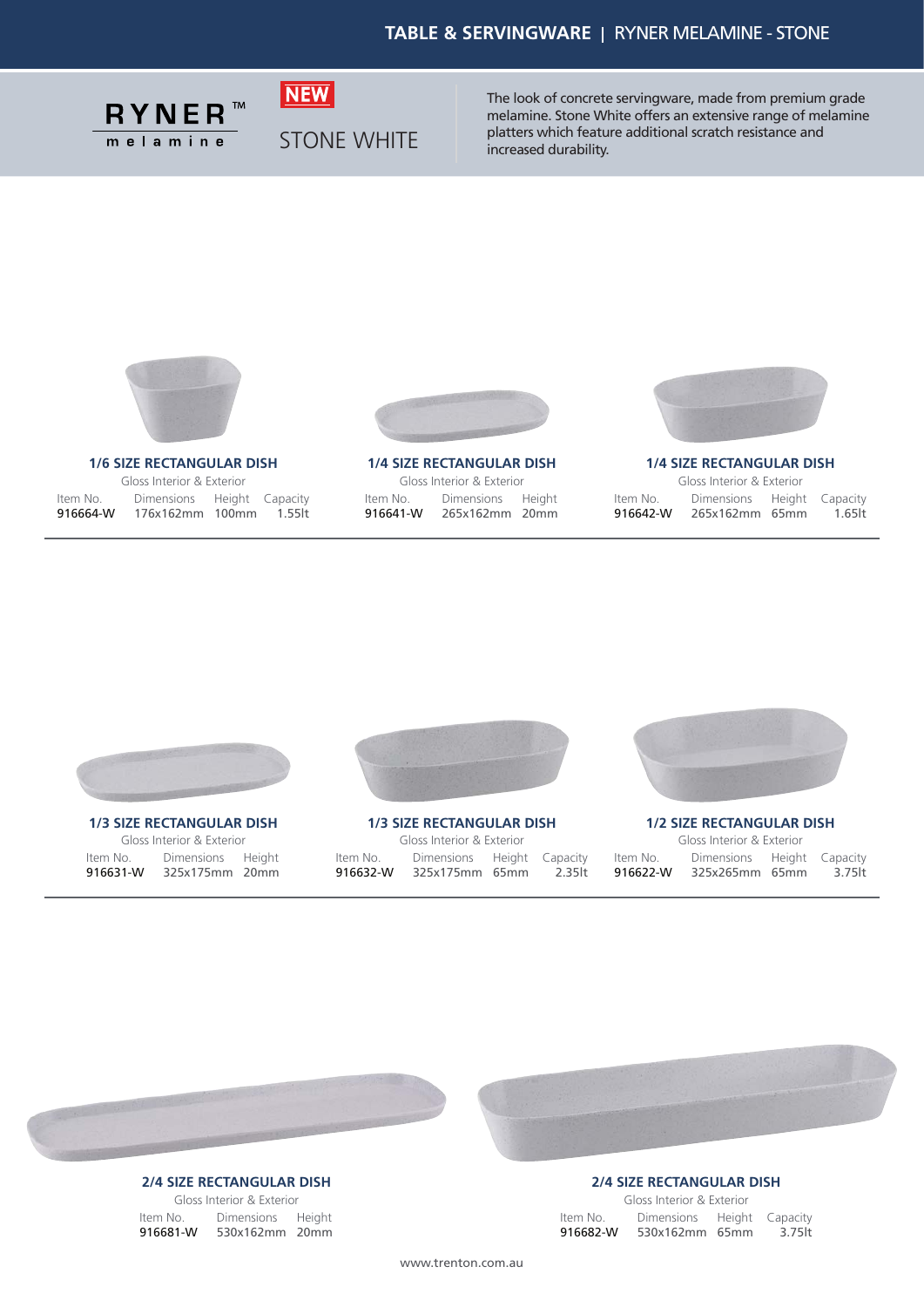

OAK WHITE

**NEW** 

A fresh take on contemporary servingware, these naural timber look boards combine the look of wooden serving boards with the added benefits of our Ryner Melamine.



Oak White Item No. Dimensions 91880 325x175mm



**FLAT RECTANGULAR PLATTER** Oak White Item No. Dimensions 91881 325x265mm